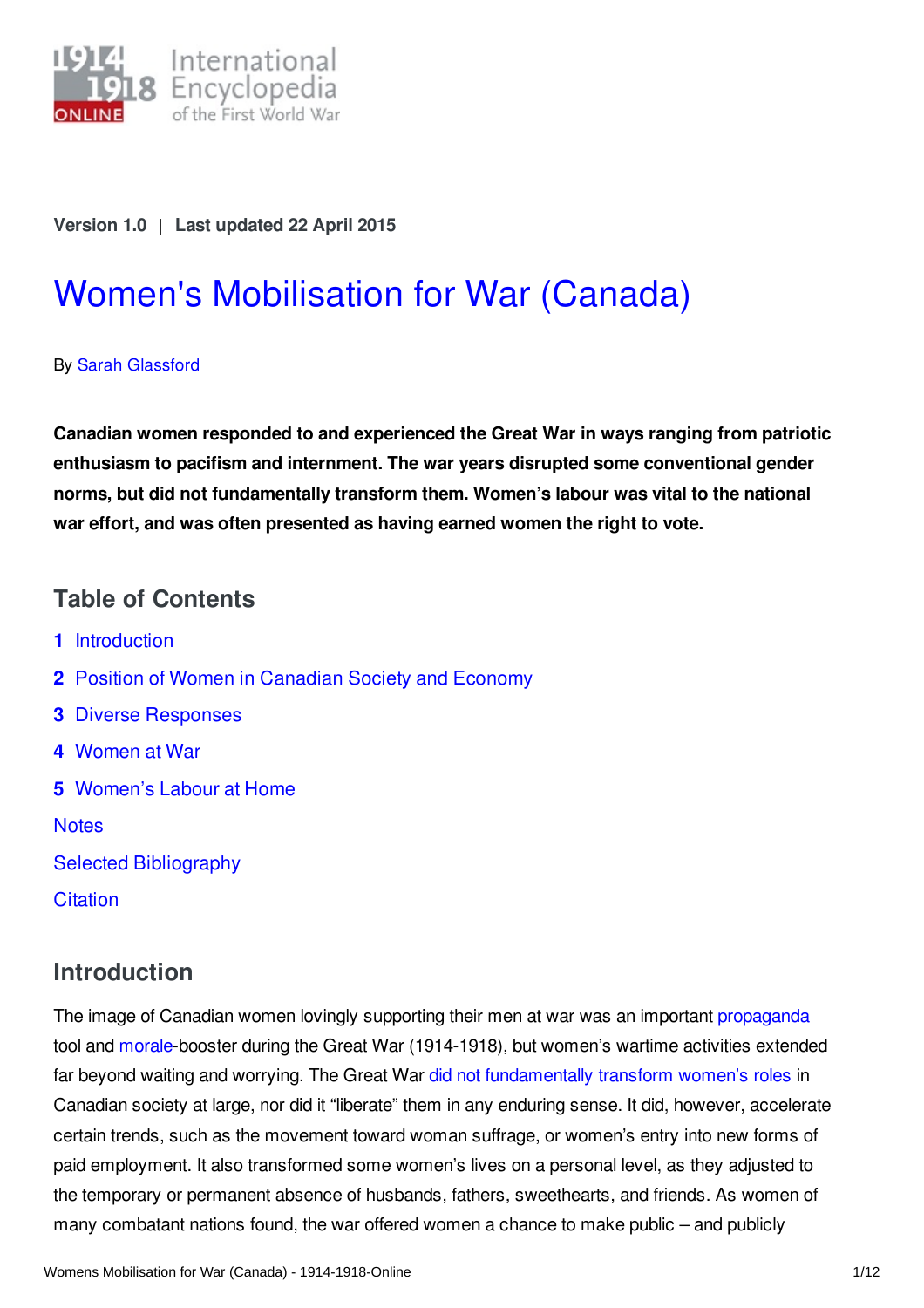<span id="page-1-2"></span>approved – contributions to the national and imperial cause, and placed their actions under close community surveillance.<sup>[\[1\]](#page-7-0)</sup> It disrupted existing relationships, forged new ones, sank some women into despair, and gave others a chance to tackle fulfilling new roles and turn their hands to various forms of paid and unpaid labour. Canadian women's individual experiences of the Great War were as diverse as Canadian women themselves. At the same time, Canadian women shared with men and women in all the combatant nations the anxiety and grief of the war years, and the desire to commemorate the war's sacrifices at its end.<sup>[\[2\]](#page-7-1)</sup>

#### <span id="page-1-3"></span><span id="page-1-0"></span>**Position of Women in Canadian Society and Economy**

Canadian women's experiences of the Great War were deeply shaped by the social and economic context of the Victorian and Edwardian periods which the war brought to such a shocking conclusion. Canadian women were vital contributors to household and national economies in this period. Through childrearing and managing their households they played key roles in family life – roles celebrated and bolstered by a still-prevalent middle-class Victorian ideology of men's and women's "separate spheres" of life. Despite the discourse of women devoting themselves solely to childrearing and housekeeping, many women worked for wages. The 1911 census recorded 98,128 female servants, 20,357 female dressmakers and seamstresses, and 5,269 women working in clothing factories; teaching and nursing were other common forms of female waged [labour](/article/labor) <sup>[\[3\]](#page-7-2)</sup> More than half the Canadian population lived in rural [areas](/article/rural_society), and farm women not only worked inside their homes, but also engaged in gardening, dairying, and other outdoor work to supplement the family diet and income. Women's work managing and stretching wages was particularly crucial to the well-being of [urban](/article/urban_societies_and_cities) working-class families in large industrialized cities like Montreal, Toronto, and Winnipeg.<sup>[\[4\]](#page-7-3)</sup>

<span id="page-1-6"></span><span id="page-1-5"></span><span id="page-1-4"></span>Middle-class women had been actively agitating since the later 19<sup>th</sup> century for a variety of social reforms and by 1914 had successfully pressured politicians to enact important legislation in areas such as public health and child labour. At the same time, small but growing numbers of women were attending Canadian [universities](/article/schools_and_universities): by 1900, 11 percent of post-secondary students in Canada were women; the figure would rise to 14 percent by 1919-20.<sup>[\[5\]](#page-7-4)</sup> Middle-class women embraced the era's propensity to join together in clubs, societies, and associations, often religious- or reform-based. By 1914, the broader reform movement, rooted in a maternalist approach to feminism, had largely coalesced around the issue of woman suffrage, with proponents arguing that voting women would clean up the worst social problems of Canadian society.<sup>[\[6\]](#page-7-5)</sup> Since women already played active (if often unheralded) roles in Canada's economy and society when the Great War broke out, they continued to do the same under wartime conditions. However, growing male labour shortages and the anxiety-filled context of wartime earned their efforts a new level of appreciation from Canadian society at large.

# <span id="page-1-7"></span><span id="page-1-1"></span>**Diverse Responses**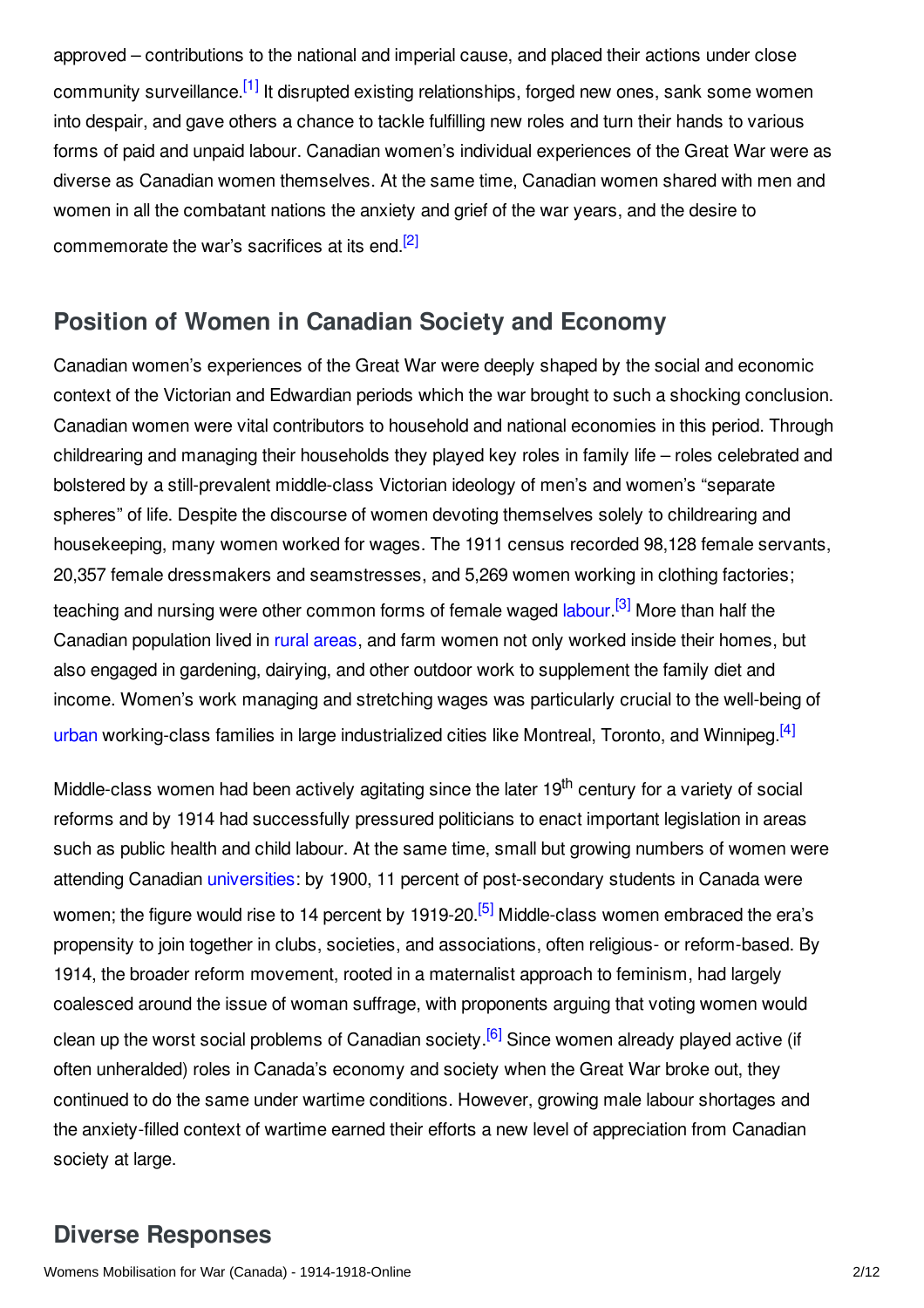[Canada](/article/canada) in 1914 was a geographically vast, Christian, white settler colony of the British [Empire](/article/great_britain). These characteristics combined to ensure that the majority of its populace, including its women, responded with patriotic fervour to the British declaration of war. Yet, thanks to early settlement patterns and a pre-war surge of immigration, the population was ethnically, linguistically, and religiously diverse, shaped by the rural-urban divide and socioeconomic class, and influenced by the terrain and resources of its many distinct regions. Canadian women's individual experiences of, and responses to, the Great War were therefore shaped by ethnicity, region, religion, language, and class in important ways.<sup>[\[7\]](#page-7-6)</sup>

<span id="page-2-1"></span><span id="page-2-0"></span>Many socially and politically-engaged white, middle-class Canadian women saw the war as an opportunity to demonstrate their good citizenship. They hoped thereby to win the right to wider participation in Canadian public life, particularly the right to vote (as discussed above). These female leaders – women like prominent reformer and suffragist Nellie McClung [\(1873-1951\)](/index/names/119442469) – believed, much like the British [suffragettes](/article/suffragettes) under Emmeline Pankhurst [\(1858-1928\)](/index/names/118789473), that their ultimate cause would be advanced by channelling their talents and energies into the war effort.<sup>[\[8\]](#page-7-7)</sup> Like their sisters in other combatant countries, hundreds of thousands of middle-class Canadian women threw themselves into unpaid war work for a wide range of organizations, seeing this as a socially acceptable avenue of service and one of the few tangible ways in which they could support and uphold their male relatives and friends in the fighting forces. Social surveillance by friends and neighbours encouraged these women to be seen "doing their bit" for the war effort, even when war weariness or personal disinclination may have urged a different course.<sup>[\[9\]](#page-7-8)</sup>

<span id="page-2-2"></span>Although working-class women in Canada's industrialized cities also did voluntary war work, they more often took up the opportunities afforded by male labour shortages and moved into factory work in ways that social convention deemed less appropriate for middle-class women. Young workingclass women had a long history of supplementing family incomes through paid labour, and they made the most of wartime necessity to seek positions in munitions work, take up factory jobs normally closed to women, and abandon jobs with particularly poor working conditions and low wages (such as domestic service) in favour of better conditions elsewhere. Although male unions demonstrated ambivalence and occasional hostility toward this flood of female labourers, women workers embraced labour unions and both groups frequently worked together to try to achieve workplace gains. Women workers tended to be unmarried younger women, but by 1918 married women accounted for up to one-third of women workers in the provinces of Ontario and Quebec, the centre of Canadian industrial production.<sup>[\[10\]](#page-7-9)</sup>

<span id="page-2-4"></span><span id="page-2-3"></span>Geography shaped women's wartime opportunities in important ways. Clerical work (for example, in Canadian banks) also attracted women workers during the war, and unlike factory work which was heavily concentrated in central Canada, clerical opportunities were available in urban areas across the country.<sup>[\[11\]](#page-7-10)</sup> Meanwhile, rural women's responses to the war were constrained by their isolation – particularly so on the vast farms of the western prairies. Wives and daughters struggled to compensate for the deficiency of sons and hired hands on the farm through their own increased Womens Mobilisation for War (Canada) - 1914-1918-Online 3/12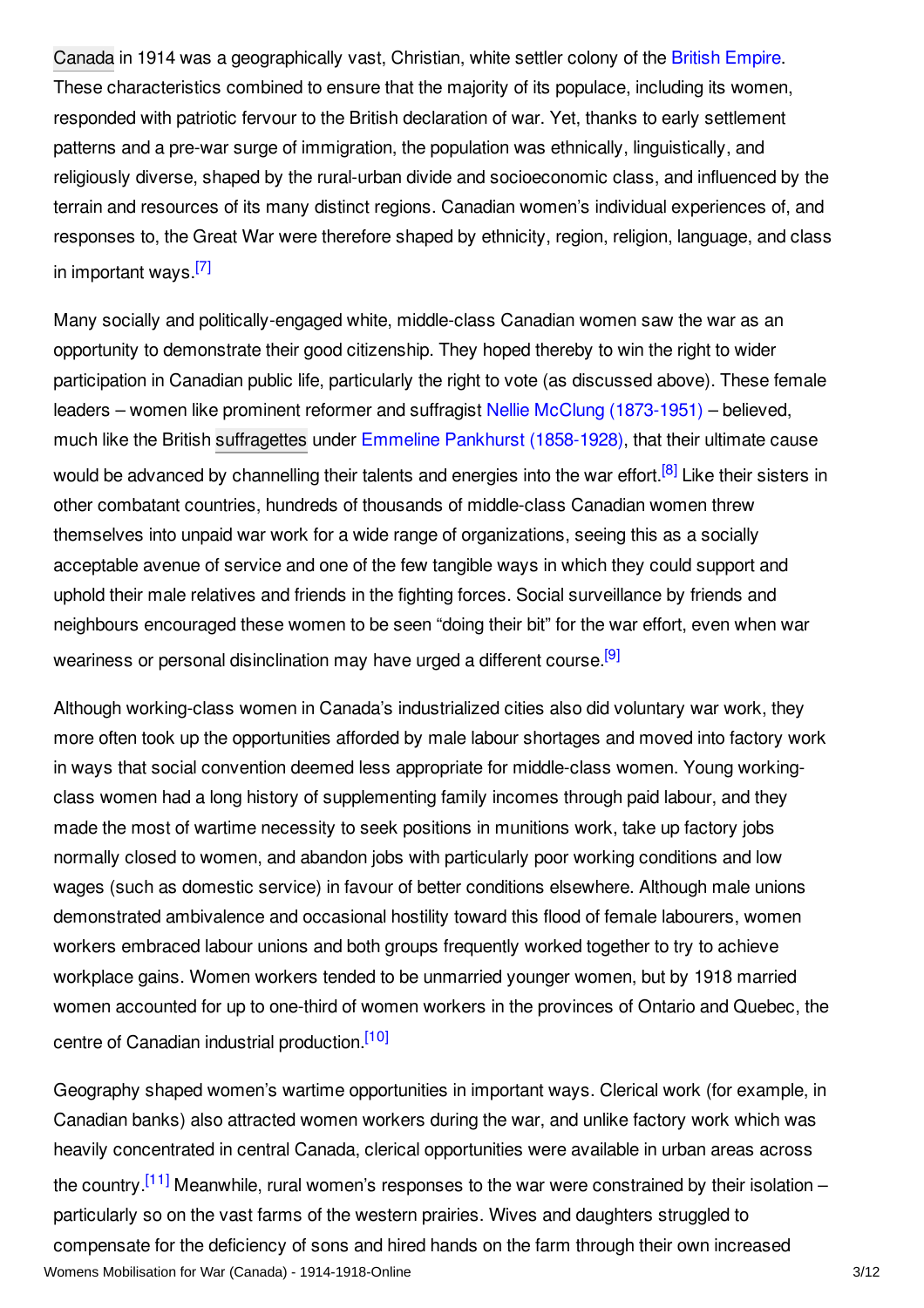<span id="page-3-0"></span>labour, while also providing money and goods to war charities. Some young rural women continued pre-war trends in rural depopulation by moving to urban areas in search of paid work, while young urban women were recruited to supply labour in rural areas (especially at harvest time) through schemes like the Farmerettes.<sup>[\[12\]](#page-7-11)</sup> Natural resources also shaped women's opportunities and responses: late in the war the Red [Cross](/article/red_cross) enlisted women volunteers to wade through bogs along the Pacific and Atlantic coasts in search of sphagnum moss, a naturally-occurring substitute for the increasingly scarce absorbent cotton needed in bandages [\[13\]](#page-7-12)

<span id="page-3-1"></span>Not all Canadian women supported the war, or were given the opportunity to do so. Prominent examples include pacifist, French [Canadian](/article/french_canada_and_the_war_canada), and visible minority women. The war called into question the loyalty of recent immigrants from enemy countries, and in response the federal government registered 80,000 ["enemy](/article/enemy_aliens_and_internment) aliens" – Canadians of German and Austro-Hungarian extraction. 8,000 enemy aliens were interned during the war in a network of camps, on the grounds that they were security threats; women and children were among them.<sup>[\[14\]](#page-7-13)</sup> Even those women who were not interned faced suspicion and persecution from their neighbours, or the internment of a male relative.

<span id="page-3-3"></span><span id="page-3-2"></span>In Western Canada, female and male members of Canada's historic peace churches (Mennonites, Hutterites, and Doukhobours among them) maintained their traditional [pacifism](/article/pacifism) in the face of war, [\[15\]](#page-7-14) while some women tried to uphold their pre-war [feminist](/article/feminist_pacifism) pacifist beliefs after 1914. Both groups faced powerful social pressures, the threat of ostracism, and sometimes active persecution from the wider Canadian community. Many pre-war feminists set aside their pacifism after 1914, often to support enlisted relatives or out of a belief in the justice of the British cause. This left committed feminist pacifists to form a tiny minority of dissent in Canada. They were nonetheless linked to a wider international movement to negotiate a peaceful end to the conflict, and Canadian Julia Grace Wales [\(1881-1957\)](/index/names/1069388289) earned a certain amount of international fame through her wartime peace activism. [\[16\]](#page-8-0)

<span id="page-3-6"></span><span id="page-3-5"></span><span id="page-3-4"></span>In the predominantly French-Catholic province of Quebec, many women shared in the broad French-Canadian antipathy to what they considered a British imperial war with little relevance for Canada, and were correspondingly somewhat less enthusiastic contributors to the war effort than their English-Canadian counterparts.<sup>[\[17\]](#page-8-1)</sup> Meanwhile, visible minorities including Japanese- and African-Canadian men were either discouraged or actively barred from enlisting in the Canadian Expeditionary Force until by mid-1916 declining enlistment rates forced a re-evaluation of this policy. Women and men within these ethnic communities, as well as Indigenous Canadians, actively contested the prevailing conception of the conflict as a "white man's war" and attempted to collectively assert their citizenship in the ways open to them. These included contributing money and goods to nationally prominent war charities like the Canadian Red Cross and Canadian Patriotic Fund, which framed contributions to their coffers as a form of alternative service for those unable to fight.<sup>[\[18\]](#page-8-2)</sup>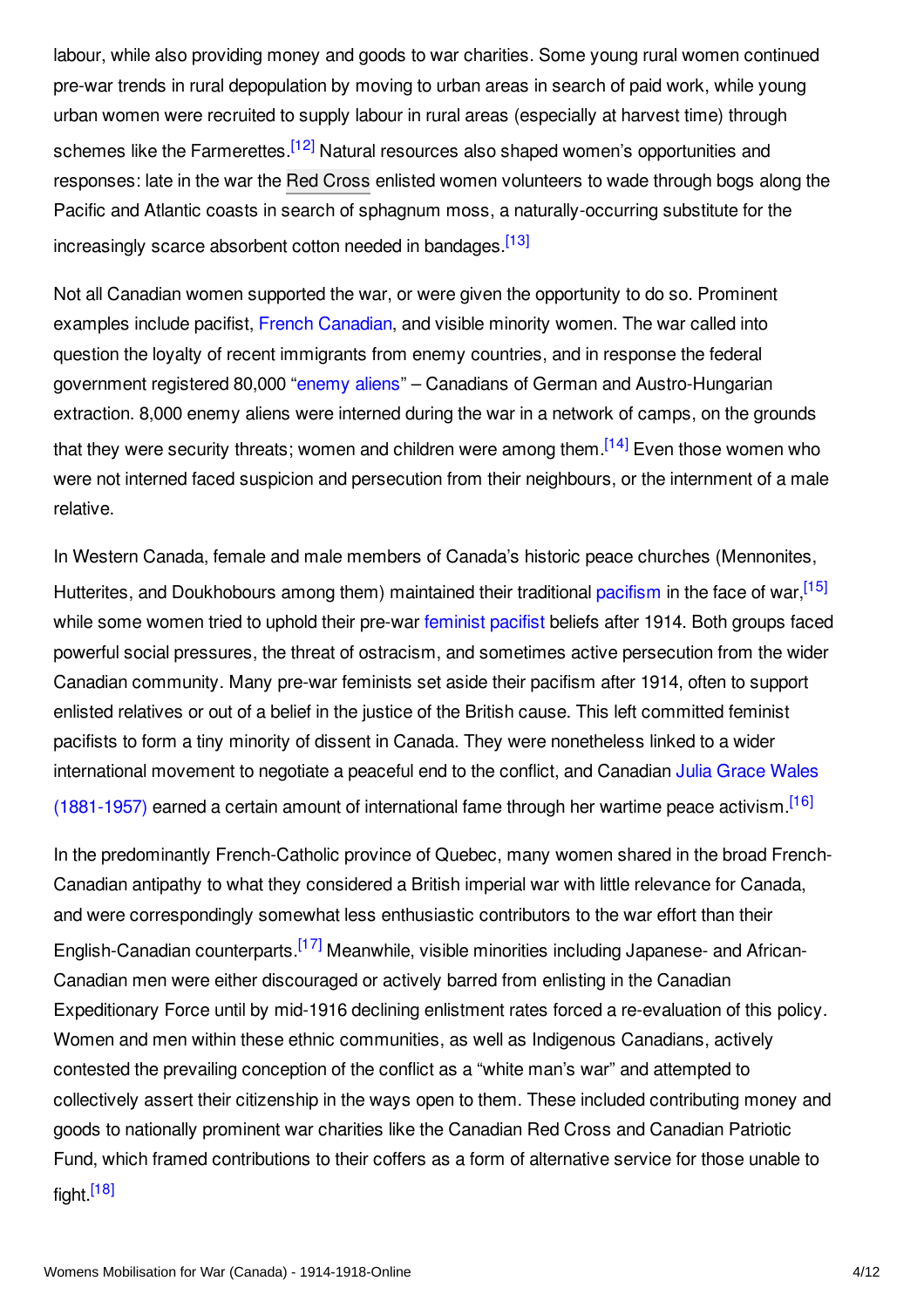# <span id="page-4-0"></span>**Women at War**

Canada's geographical distance from the battlefields of Europe limited its citizens' wartime contact with the fighting forces: once Canadian soldiers crossed the Atlantic Ocean, they could not return to Canada unless they were medically discharged from the army. Many women wished to be as close as possible to their husbands, sons or brothers, so Britain was flooded during the war years by Canadian women ranging from wealthy Montreal philanthropist Lady Julia Drummond [\(1861-1942\)](/index/names/1069389285) and middle-class officers' wives, to women of more modest means who applied to the Patriotic Fund for a steerage class ticket. Often arriving in Britain with children in tow, they might see enlisted loved ones on occasion or simply satisfy their curiosity by getting a little closer to the battlefields. These thousands of Canadian women in Britain eventually constituted an important pool of voluntary labour for the Canadian Red Cross' overseas operations, as well as for British war charities and voluntary [organizations.](/index/names/106938979X)<sup>[\[19\]](#page-8-3)</sup> Canadian journalist and Canadian Red Cross [hospital](/article/hospitals) visitor Mary Macleod Moore (1871-1960) turned her eyewitness experiences in Britain and [France](/article/france) into a series of articles for the popular press, and wrote *The Maple Leaf's Red Cross,* a small book detailing how Canadian women's war work on the home front was helping Canadian soldiers overseas.<sup>[\[20\]](#page-8-4)</sup>

<span id="page-4-3"></span><span id="page-4-2"></span><span id="page-4-1"></span>Canadians' traditional Victorian views of appropriate gender roles also limited the ways in which women were allowed to participate in the national war effort. Combat roles for women were never considered, even in the face of worrisome declines in enlistment rates by 1916. Instead, after a bitterly fought general election, in 1917 the federal government began conscripting men for military service.<sup>[\[21\]](#page-8-5)</sup> When a small group of Toronto women formed themselves into a quasi-military home guard unit early in the war in an effort to release men for military service, they faced serious social disapproval and were quickly forced to disband.<sup>[\[22\]](#page-8-6)</sup>

<span id="page-4-5"></span><span id="page-4-4"></span>Although wartime discourse framed many activities as home front equivalents of fighting,<sup>[\[23\]](#page-8-7)</sup> the closest Canadian women came to the trenches of Europe was through [nursing](/index/names/4079163-4). Canada was unique within the British Empire in enlisting its military nurses as members of the Canadian army itself (the better to control them): their rank of lieutenant and higher wages than other nurses made them objects of envy, although the British nurses with whom they sometimes worked occasionally looked down upon these mere "colonials." This military status put double pressure on the nurses, as they were held to the highest standards as both ladies and officers. Impeccable behaviour on both counts was deemed necessary by their superiors, in order to defuse the challenges to contemporary gender norms posed by women in the army, and women in intimate contact with men's bodies. Approximately 2,500 Canadian Nursing Sisters served in Britain, France, and the Mediterranean as members of the Canadian Army Medical Corps, both healing and witnessing the destruction of war. [\[24\]](#page-8-8)

<span id="page-4-6"></span>An estimated 2,000 female Canadian Voluntary Aid Detachment members (VADs) provided semitrained care and tackled the dirtiest and most menial of nursing tasks both in Canada and abroad, on a voluntary basis. They were not, however, allowed to serve in Canadian military hospitals overseas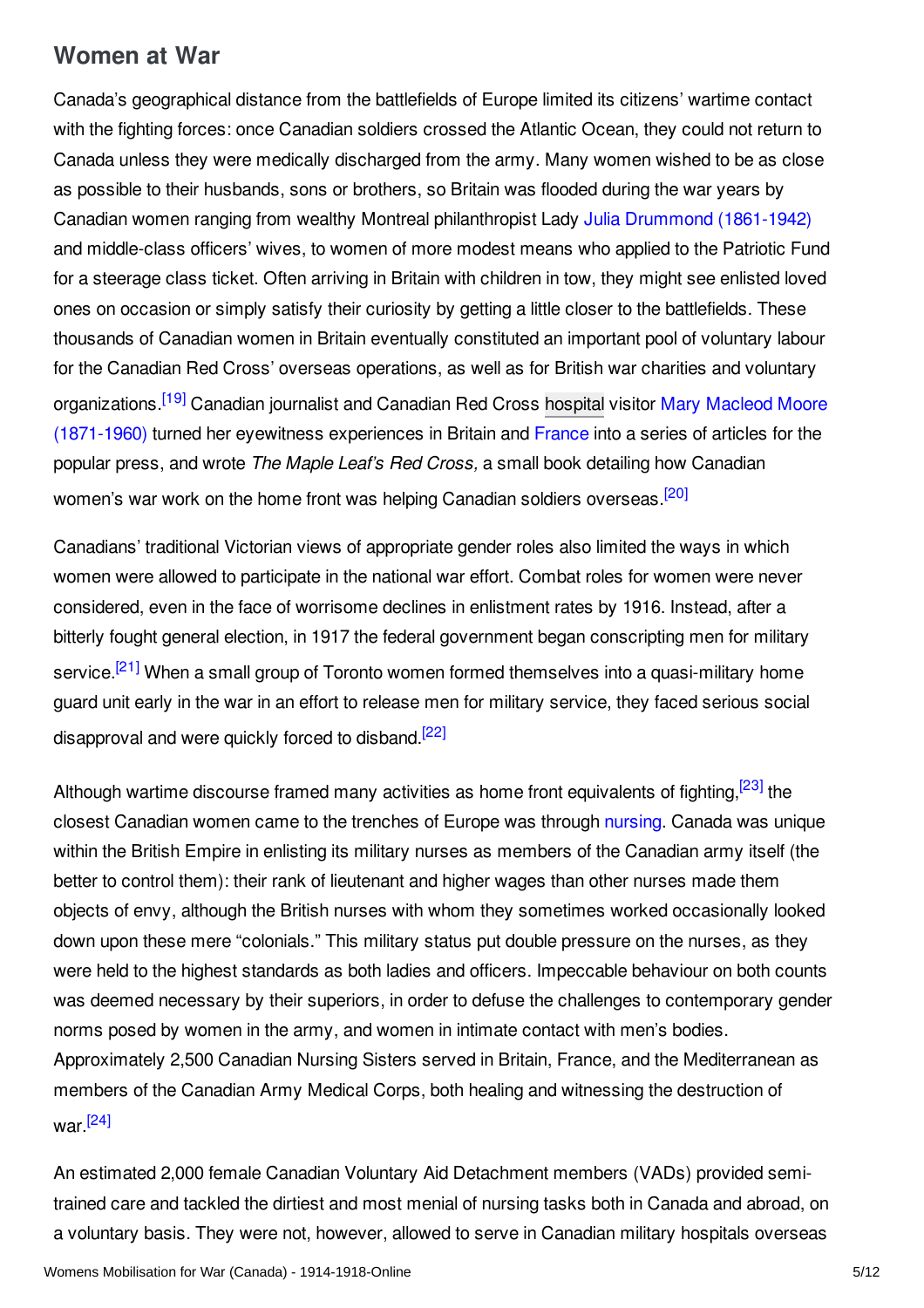– Margaret MacDonald [\(1873-1948\)](/index/names/1069390577), matron of Canada's military nurses, refused to allow her highly trained nurses' skill and status to be diluted by VAD labour. Instead, Canadian VADs overseas served in British military hospitals, joined there by trained Canadian nurses. Also, many hospitaltrained Canadian nurses not selected for the Canadian Army Medical Corps instead nursed overseas for the British Red Cross, Queen Alexandra's Imperial Military Nursing Service, or American Red Cross.<sup>[\[25\]](#page-9-1)</sup>

### <span id="page-5-1"></span><span id="page-5-0"></span>**Women's Labour at Home**

<span id="page-5-2"></span>Canadian women's greatest contribution to the national war effort was their labour on the home front. Hundreds of thousands of women provided much-needed paid labour on farms, in factories, and in offices across the country, as discussed above. The women workers interviewed in the engaging documentary *And We Knew How to Dance* make it clear that many young women of the Great War period took pride in this opportunity to show that they could do the same jobs men had traditionally done.<sup>[\[26\]](#page-9-2)</sup> However, the majority of Canadian women – particularly if they were middle-class, married, or living in a rural area – made their contribution to the war effort through unpaid voluntary labour for a wide variety of war charities and women's organizations. Among the most prominent were the Canadian Patriotic Fund, the Canadian Red Cross, the Imperial Order Daughters of the Empire (IODE), the rural Women's Institutes, the Young Women's Christian Association (YWCA), and denominationally-based church groups (particularly Anglican, Methodist, and Presbyterian). Each organization had its own objectives, but most engaged women in raising money or producing goods for use by the men of the Canadian Expeditionary Force overseas. These medical supplies and accompanying "comforts" – which ranged from hand-knit socks and sweaters to reading material, maple sugar, and tobacco – boosted morale among the recipients and gave the women who provided them a valuable sense of connection to their loved ones abroad. This was especially true for women involved in funding or packing food parcels for Canadian Prisoners of War.<sup>[\[27\]](#page-9-3)</sup>

<span id="page-5-5"></span><span id="page-5-4"></span><span id="page-5-3"></span>Women's voluntary labour also had enormous economic value. The money women raised and the supplies they produced (collectively estimated to be in the hundreds of millions of dollars),<sup>[\[28\]](#page-9-4)</sup> constituted a pool of voluntary taxes and free labour which financially supported soldiers' dependent wives and children, provided a broad range of medical supplies and equipment for the Canadian Army Medical Corps, and encouraged fellow citizens to buy government war [bonds](/article/war_bonds). Women's voluntary work thereby freed an already financially-overburdened federal government from the full responsibility to pay for these things itself. The fact that some of these roles would be taken over by the government in the Second World War attests to the defects inherent in such reliance on voluntarism – defects which included charitable competition, overlapping mandates, and an invasive scrutiny of the household management skills of soldiers' dependents. Nonetheless, contemporary Canadians praised women's voluntary work as a crucial element of the Canadian war effort, and women exhibited pride in their war work.<sup>[\[29\]](#page-9-5)</sup>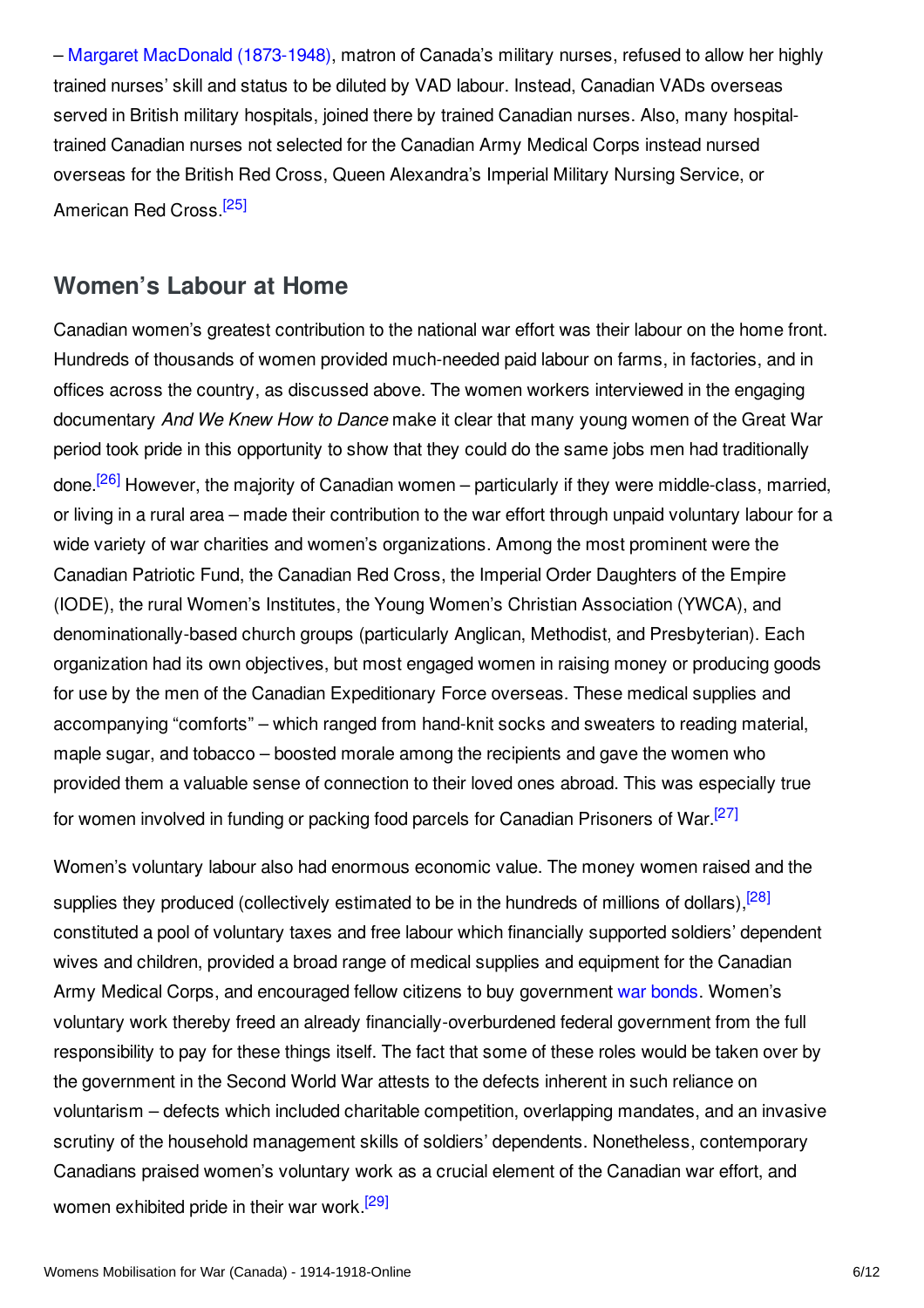<span id="page-6-1"></span>Despite their preoccupation with the war, middle-class women did not completely abandon their prewar goals. In fact, the cause of universal woman suffrage was considerably advanced in 1916 when the western provinces of Manitoba, Saskatchewan and Alberta gave women the provincial franchise, and again in 1917, when British Columbia and Ontario did likewise. 1917 brought further milestones: Canadian women were granted suffrage at the federal level for the first time, while Louise McKinney (1868-1931) and Roberta MacAdams [\(1880-1959\)](/index/names/1069397385) – the latter a serving Canadian Nursing Sister – were elected to the Alberta legislature, the first two women elected to a legislature not only in Canada but in the entire British Empire.<sup>[\[30\]](#page-9-6)</sup> The federal Wartime Elections Act represented an incomplete victory, since it only enfranchised women with male relatives serving in the Canadian Expeditionary Force and simultaneously disenfranchised women born in enemy countries. It was also granted for barely-concealed political reasons, in order to win votes for the governing Union Party's proconscription agenda. Nonetheless, the partial achievement of federal suffrage, like the five provincial suffrage victories and the elections of McKinney and MacAdams, were seen by many observers as a direct result of the war: Canadian women, it was said, had demonstrated their worthiness for full citizenship through their enthusiastic contributions to the war effort, and been rewarded accordingly.<sup>[\[31\]](#page-9-7)</sup> This interpretation was bolstered by a more permanent (though still partial) federal woman suffrage law enacted in 1918.<sup>[\[32\]](#page-9-8)</sup>

<span id="page-6-4"></span><span id="page-6-3"></span><span id="page-6-2"></span>Ironically, the achievement of suffrage encouraged a fragmentation of the women's movement in post-1918 Canada, as women turned their attention back to a wide variety of reform causes of more local or personal interest. At the same time, many of the workplace gains of the war years were rolled back after the armistice, as women were encouraged or forced to give way to ex-servicemen seeking work.<sup>[\[33\]](#page-9-9)</sup> The Great War marked a significant moment in Canadian women's history, but there would still be many battles to fight on the road to true equality. Nonetheless, pre-war trends resumed in the post-war period, in terms of slowly increasing female participation in certain segments of the paid workforce, more women pursuing higher education, and further provincial suffrage victories.<sup>[\[34\]](#page-9-10)</sup> Women's skills, determination, and labour (both paid and unpaid) had contributed tremendously to the functioning of Canadian society during the Great War, and would continue to do so in the 1920s and beyond.

<span id="page-6-5"></span>Sarah Glassford, University of Prince Edward Island

Section Editor: Tim [Cook](https://encyclopedia.1914-1918-online.net/contributors/Tim_Cook)

#### <span id="page-6-0"></span>**Notes**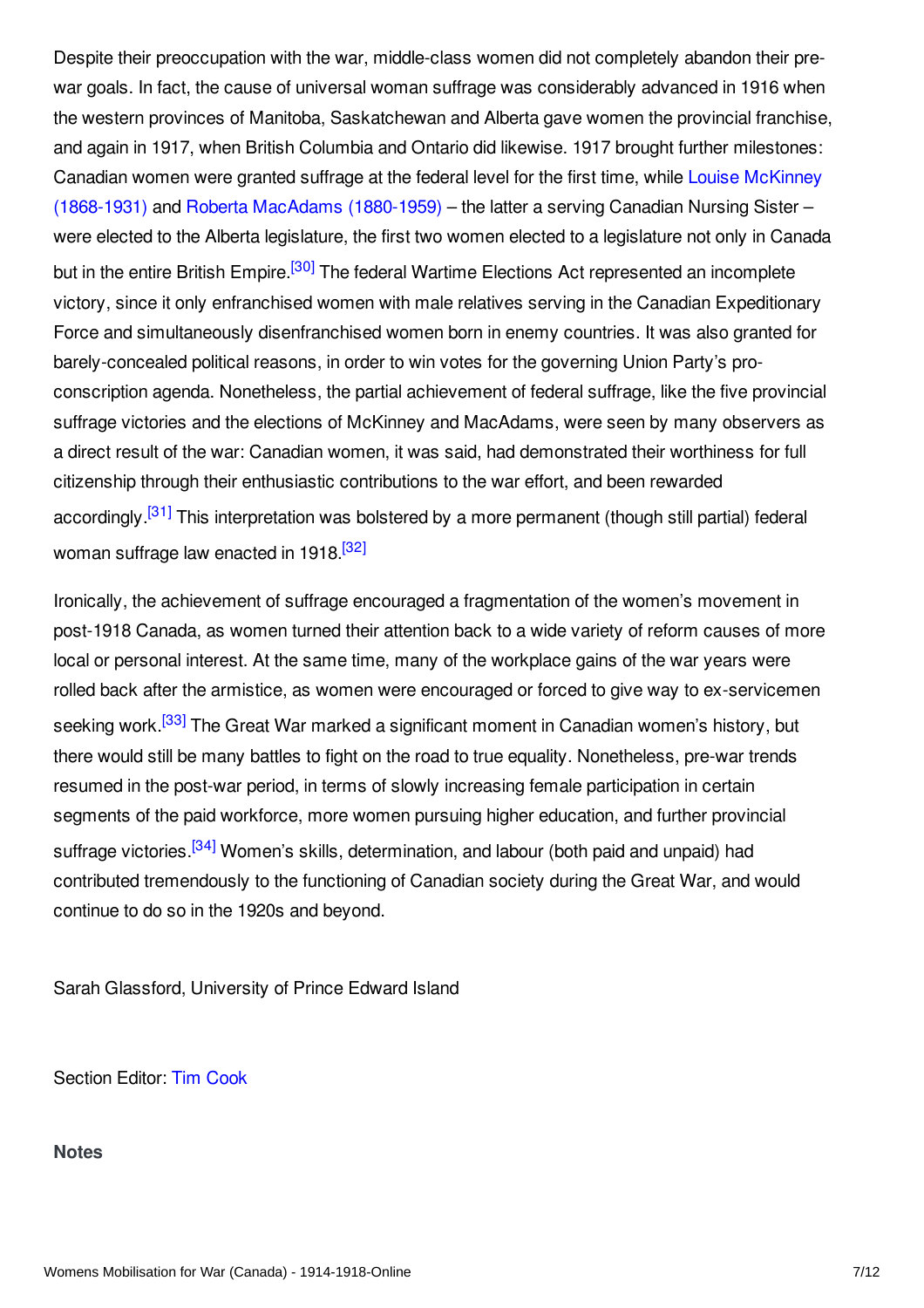- <span id="page-7-0"></span>1. [↑](#page-1-2) Glassford, Sarah / Shaw, Amy J.: A Sisterhood of Suffering and Service. Women and Girls of Canada and Newfoundland during the First World War, Vancouver 2012, pp. 1-24; Sangster, Joan: Mobilizing Women for War, in: Mackenzie, David (ed.): The First World War in Canada. Essays in Honour of Robert Craig Brown, Toronto 2005, pp. 175-181.
- <span id="page-7-1"></span>2. [↑](#page-1-3) Vance, Jonathan: Death So Noble. Memory, Meaning, and the First World War, Vancouver 1997, pp. 201-220; Evans, Suzanne: Marks of Grief. Black Attire, Medals, and Service Flags, in: Glassford / Shaw, Sisterhood 2012, pp. 219-240.
- <span id="page-7-2"></span>3. [↑](#page-1-4) Cuthbert Brandt, Gail et al. (eds.): Canadian Women. A History, Third Edition, Toronto 2011, pp. 179-185; Ramkhalawansingh, Ceta: Women during the Great War, in: Acton, Janice / Goldsmith, Penny / Shepard, Bonnie (eds.): Women at Work. Ontario, 1850-1930, Toronto 1974, census table on p. 267.
- <span id="page-7-3"></span>4. [↑](#page-1-5) Kinnear, Mary: Do You Want Your Daughter to Marry a Farmer? Women's Work on the Farm, 1922, in: Akenson, Donald H. (ed.): Canadian Papers in Rural History, volume VI, Gananoque 1988, pp. 137-153; Bradbury, Bettina: Working Families. Age, Gender and Daily Survival in Industrializing Montreal, Toronto 1993, pp. 152-181.
- <span id="page-7-4"></span>5. [↑](#page-1-6) Valverde, Mariana: The Age of Light, Soap and Water. Moral Reform in English Canada, 1885-1925, Toronto 2008; Cuthbert Brandt et al., Canadian Women 2011, p. 201.
- <span id="page-7-5"></span>6. [↑](#page-1-7) Kealey, Linda (ed.): A Not Unreasonable Claim. Women and Reform in Canada, 1880s-1920s, Toronto 1979; Cleverdon, Catherine L.: The Woman Suffrage Movement in Canada, Second Edition, Toronto 1974, pp. 11-18.
- <span id="page-7-6"></span>7. [↑](#page-2-0) Rutherdale pays attention to many of these differences while assessing Canadians' patriotic responses to the war. Rutherdale, Robert: Hometown Horizons. Local Responses to Canada's Great War, Vancouver 2004.
- <span id="page-7-7"></span>8. [↑](#page-2-1) McClung, Nellie L.: In Times Like These, Toronto 1915; Cuthbert Brandt et al., Canadian Women 2011, pp. 264-267,
- <span id="page-7-8"></span>9. [↑](#page-2-2) Szychter, Gwen: The War Work of Women in Rural British Columbia. 1914-1919, in: British Columbia Historical News 27 (1994), p. 8; Glassford, Sarah: The Greatest Mother in the World. Carework and the Discourse of Mothering in the Canadian Red Cross Society during the First World War, in: Journal of the Association for Research on Mother 10/1 (2008), p. 222.
- <span id="page-7-9"></span>10. [↑](#page-2-3) Sangster, Mobilizing 2005, p. 168.
- <span id="page-7-10"></span>11. [↑](#page-2-4) Street, Kori: Patriotic, Not Permanent. Attitudes about Women's Making Bombs and Being Bankers, in: Glassford / Shaw, Sisterhood 2012, p. 149.
- <span id="page-7-11"></span>12. [↑](#page-3-0) Sangster, Mobilizing 2005, pp. 173ff; Wilde, Terry: Freshettes, Farmerettes, and Feminine Fortitude at the University of Toronto during the First World War, in: Glassford / Shaw, Sisterhood 2012, pp. 87f.
- <span id="page-7-12"></span>13. [↑](#page-3-1) Riegler, Natalie: Sphagnum Moss in World War I. The Making of Surgical Dressings by Volunteers in Toronto, Canada, 1917-1918, in: Canadian Bulletin of Medical History 6 (1989), pp. 27-43.
- <span id="page-7-13"></span>14. [↑](#page-3-2) Cuthbert Brandt et al., Canadian Women 2011, p. 164; Waiser, Bill: Wartime Internment, in: Hallowell, Gerald (ed.): The Oxford Companion to Canadian History, Don Mills 2004, p. 651.
- <span id="page-7-14"></span>15. [↑](#page-3-3) Shaw, Amy J.: Crisis of Conscience. Conscientious Objection in Canada during the First World War, Vancouver 2009, pp. 43-71.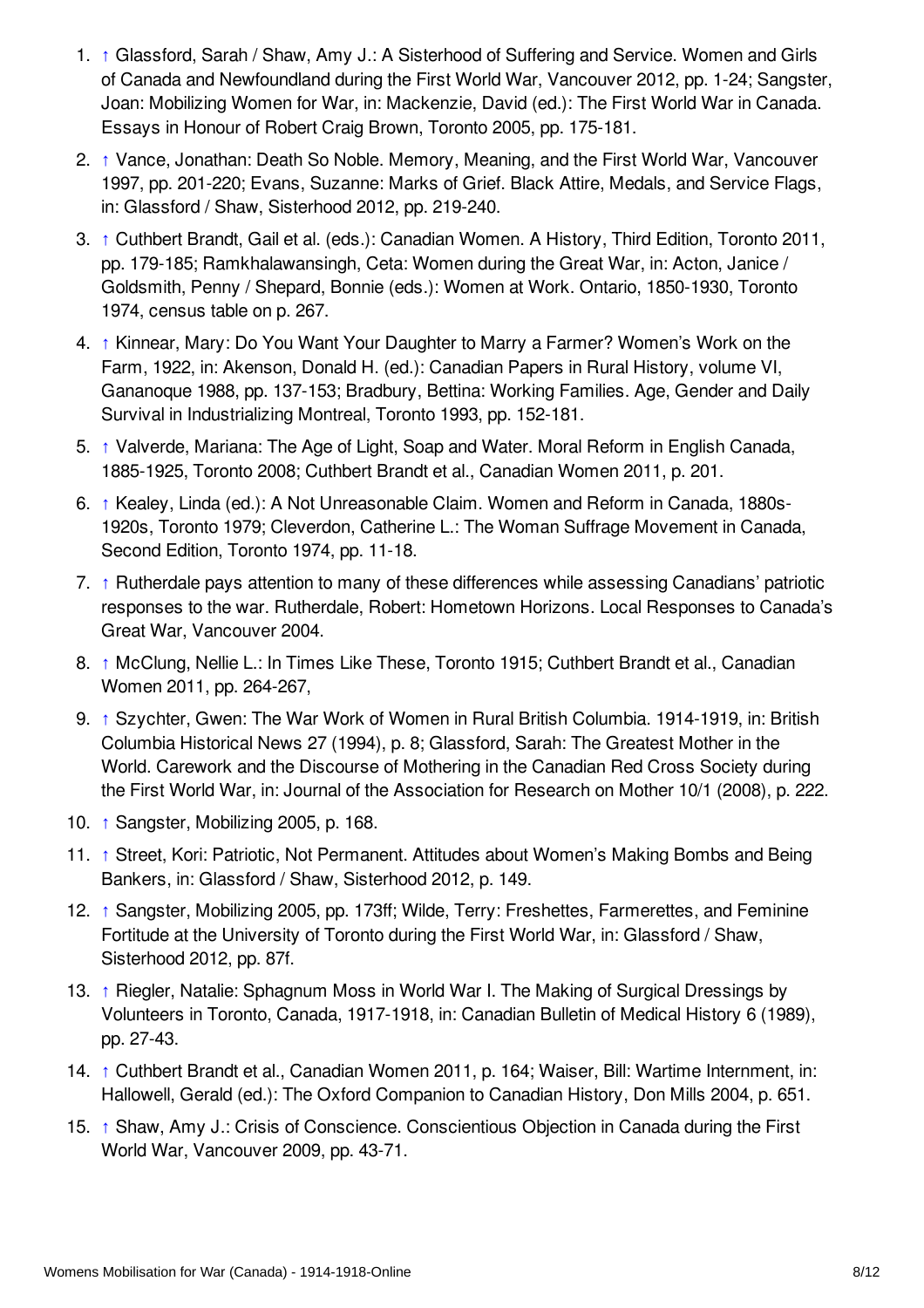- <span id="page-8-0"></span>16. [↑](#page-3-4) Warne, R. R.: Nellie McClung and Peace, in: Williamson, Janice / Gorham, Deborah (eds.): Up and Doing. Canadian Women and Peace, Toronto 1989, pp. 35-47; Roberts, Barbara: Women Against War, 1914-1918. Francis Beynon and Laura Hughes, in: Williamson / Gorham, Up and Doing 1989, pp. 48-65; Roberts, Barbara: "Why Do Women Do Nothing to End the War?" Canadian Feminist Pacifists and the Great War, Ottawa 1985; McLean, Lorna R.: "The Necessity of Going." Julia Grace Wales's Transnational Life as a Peace Activist and Scholar, in: Carstairs, Catherine / Janovicek, Nancy (eds.): Feminist History in Canada. New Essays on Women, Gender, Work, and Nation, Vancouver 2013, pp. 77-95.
- <span id="page-8-1"></span>17. [↑](#page-3-5) Morton, Desmond: Fight or Pay. Soldiers' Families in the Great War, Vancouver 2004, pp. 118f.
- <span id="page-8-2"></span>18. [↑](#page-3-6) Walker, James W. St G.: Race and Recruitment in World War I. Enlistment of Visible Minorities in the Canadian Expeditionary Force, in: Canadian Historical Review 70/1 (1989), pp. 1-26; Rutherdale, Hometown 2004, pp. 98, 105ff; Norman, Alison: In Defense of the Empire. The Six Nations of the Grand River and the Great War, in: Glassford / Shaw, Sisterhood 2012, pp. 29-50.
- <span id="page-8-3"></span>19. [↑](#page-4-1) Vance, Jonathan: Maple Leaf Empire. Canada, Britain, and Two World Wars, Don Mills 2012, p. 86; Library and Archives Canada: RG 24–C–1– a "Transportation of Soldiers' Wives and Families from Overseas to Canada."
- <span id="page-8-4"></span>20. [↑](#page-4-2) Macleod Moore, Mary: Our Doctors and Nurses in War Time, in: Saturday Night Magazine, 4 May 1918; Macleod Moore, Mary: Somewhere in France. The Veil Lifted, in: Saturday Night Magazine, 26 January 1918; Macleod Moore, Mary: The Maple Leaf's Red Cross. The War Story of the Canadian Red Cross Overseas, London 1919.
- <span id="page-8-5"></span>21. [↑](#page-4-3) Granatstein, J. L. / Hitsman, J. M.: Broken Promises. A History of Conscription in Canada, Toronto 1977, pp. 60-104.
- <span id="page-8-6"></span>22. [↑](#page-4-4) Glassford / Shaw, Sisterhood 2012, p. 15.
- <span id="page-8-7"></span>23. [↑](#page-4-5) Morton, Fight 2004, illustration following p. 204; Quiney, Linda: Gendering Patriotism. Canadian Volunteer Nurses as the Female "Soldiers" of the Great War, in: Glassford / Shaw, Sisterhood 2012, pp. 103-125.
- <span id="page-8-8"></span>24. [↑](#page-4-6) Numbers of overseas CAMC nursing sisters vary by source: Matron Margaret Macdonald counted 2,504 overseas members, and official war historian A. F. Duguid only 2,411. Mann, Susan: Margaret Macdonald. Imperial Daughter, Montreal et al. 2005, p. 224, n. 1. On military nursing see: Allard, Geneviève: Des anges blanc sur le front. L'expérience de guerre des infirmières militaires canadiennes pendant la Première Guerre Mondiale, in: Bulletin d'histoire politique 8/2-3 (2000), pp. 119-133; Mann, Margaret Macdonald 2005, pp. 73-155; Morin-Pelletier, Mélanie: Lire entre les Lignes. Témoignages d'Infirmières des hôpitaux militaires canadiens-français postés en France, 1915-1919, in: Bulletin d'histoire politique 17/2 (2009), pp. 57-74; Stuart, Meryn: Social Sisters. A Feminist Analysis of the Discourses of Canadian Military Nurse Helen Fowlds, 1915-18, in: Elliott, Jayne / Stuart, Meryn / Toman, Cynthia (eds.): Place and Practice in Canadian Nursing History, Vancouver 2008, pp. 25-39; Toman, Cynthia: A Loyal Body of Empire Citizens. Military Nurses and Identity at Lemnos and Salonika, 1915-17, in Elliott / Stuart / Toman, Place 2008, pp. 8-24; Bishop Stirling, Terry: Such Sights One Will Never Forget. Newfoundland Women and Overseas Nursing in the First World War, in: Glassford / Shaw, Sisterhood 2012, pp. 126-147.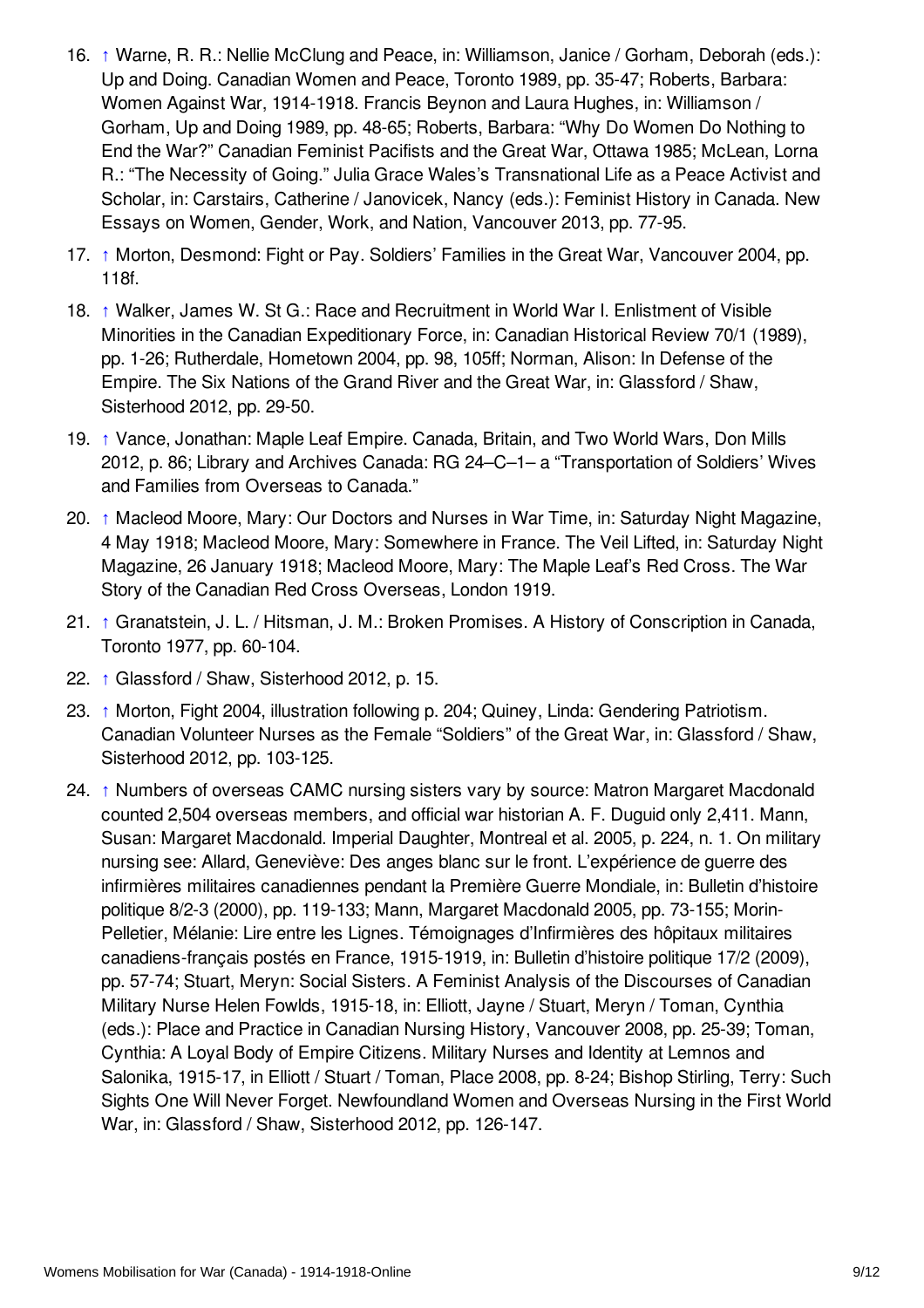- <span id="page-9-1"></span>25. [↑](#page-5-1) Quiney, Linda J.: Assistant Angels. Canadian Voluntary Aid Detachment Nurses in the Great War, in: Canadian Bulletin of Medical History 15/1 (1998), pp. 189-206; Quiney, Linda J.: Sharing the Halo. Social and Professional Tensions in the Work of World War One Canadian Volunteer Nurses, in: Journal of the Canadian Historical Association 9/1 (1998), pp. 105-124; Mann, Margaret Macdonald 2005, pp. 87ff.
- <span id="page-9-2"></span>26. [↑](#page-5-2) Basmajian, Silva (producer): And We Knew How to Dance. Women in WWI, issued by National Film Board of Canada 1993, online: [\[1\]](http://www.nfb.ca/film/and_we_knew_how_to_dance/) (retrieved: 23 June 2014).
- <span id="page-9-3"></span>27. [↑](#page-5-3) Morton, Fight 2004, pp. 64-86, 118; Glassford, Greatest Mother 2008, pp. 219-232; Glassford, Sarah: Volunteering in the First and Second World War, issued by Wartime Canada, online: [\[2\]](http://wartimecanada.ca/essay/volunteering/volunteering-first-and-second-world-war) (retrieved: 15 April 2015); Pickles, Katie: Female Imperialism and National Identity. Imperial Order Daughters of the Empire, Manchester 2002, pp. 42-48; Quiney, Linda J.: Bravely and Loyally They Answered the Call. St John Ambulance, the Red Cross, and the Patriotic Service of Canadian Women during the Great War, in: History of Intellectual Culture, 5/1 (2005), pp. 1-19; Rutherdale, Hometown 2004, pp. 192-223;
- <span id="page-9-4"></span>28. [↑](#page-5-4) Cuthbert Brandt et al., Canadian Women 2011, p. 267.
- <span id="page-9-5"></span>29. [↑](#page-5-5) Morton, Fight 2004, p. 240; Glassford, Greatest Mother 2008, pp. 226ff.
- <span id="page-9-6"></span>30. [↑](#page-6-1) Cuthbert Brandt et al., Canadian Women 2011, p. 269. The provincial battles are covered in Cleverdon, Woman Suffrage 1974, pp. 19-40. On the election of McKinney and MacAdams see Marshall, Debbie: Give Your Other Vote to the Sister. A Woman's Journey into the Great War, Calgary 2007.
- <span id="page-9-7"></span>31. [↑](#page-6-2) Cleverdon, Woman Suffrage 1974, pp. 127, 134; Sangster, Mobilizing 2005, pp. 159-163.
- <span id="page-9-8"></span>32. [↑](#page-6-3) Ramkhalawansingh, Women 1974, pp. 285ff; Sangster, Mobilizing 2005, pp. 176f.
- <span id="page-9-9"></span>33. [↑](#page-6-4) Cuthbert Brandt et al., Canadian Women 2011, pp. 286, 384; Ramkhalawansingh 1974, p. 287.
- <span id="page-9-10"></span>34. [↑](#page-6-5) Duley, Margot: The Unquiet Knitters of Newfoundland. From Mothers of the Regiment to Mothers of the Nation, in: Glassford / Shaw, Sisterhood 2012, pp. 68ff; Cleverdon, Woman Suffrage 1974, pp. 156-264; Strong-Boag, Veronica: The New Day Recalled. Lives of Girls and Women in English Canada, 1919-1939, Toronto 1988.

#### <span id="page-9-0"></span>**Selected Bibliography**

Allard, Geneviève: **Des anges blancs sur le front. L'expérience de guerre des infirmières militaires [canadiennes](https://encyclopedia.1914-1918-online.net/bibliography/K2FC6QZN) pendant la Première Guerre mondiale**, in: Bulletin d'histoire politique 8/2-3, 2000, pp. 119-133.

[Brookfield,](https://encyclopedia.1914-1918-online.net/bibliography/7UH7WVMS) Tarah: **Divided by the ballot box. The Montreal Council of Women and the 1917 election**, in: Canadian Historical Review 89/4, 2008, pp. 473-501.

Butlin, Susan: **Women making shells. Marking women's presence in munitions work [1914-1918.](https://encyclopedia.1914-1918-online.net/bibliography/9F3SMQFN) The art of Frances Loring, Florence Wyle, Mabel May, and Dorothy Stevens**, in: Canadian Military History 5/1, 1996, pp. 41-48.

Cook, Tim: **Wet canteens and worrying mothers. Alcohol, soldiers, and temperance groups in the Great War**, in: Histoire [Sociale/Social](https://encyclopedia.1914-1918-online.net/bibliography/PU7AKBVW) History 35/70, 2002, pp. 311-330.

Glassford, Sarah: **The greatest mother in the world. Carework and the discourse of mothering in the Canadian Red Cross Society during the First World War**, in: Journal of the [Association](https://encyclopedia.1914-1918-online.net/bibliography/P7BZ5ER5) for Research on Mothering 10/1, 2008, pp. 219-232.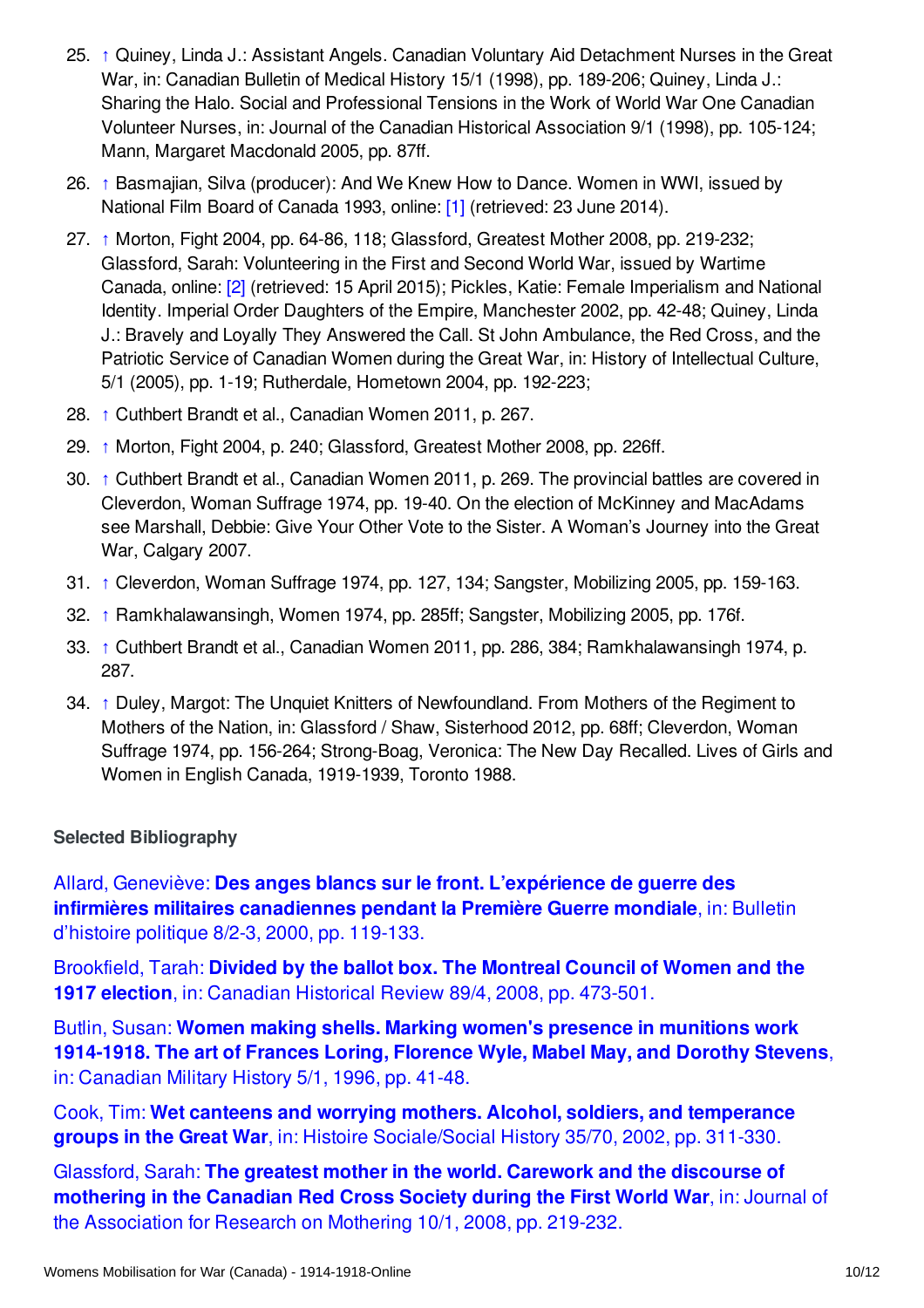Mann, Susan: **Margaret Macdonald. Imperial daughter**, Montreal 2005: [McGill-Queen's](https://encyclopedia.1914-1918-online.net/bibliography/VUWD3Q9W) University Press.

Mann, Susan (ed.): **The war diary of Clare Gass, [1915-1918](https://encyclopedia.1914-1918-online.net/bibliography/VZBSEG4V)**, Montreal 2000: McGill-Queen's University Press.

Marshall, Debbie: **Give your other vote to the sister. A woman's journey into the Great War**, Calgary 2007: [University](https://encyclopedia.1914-1918-online.net/bibliography/Z8WAJMSS) of Calgary Press.

McKenzie, Andrea: **Women at war. L. M. [Montgomery,](https://encyclopedia.1914-1918-online.net/bibliography/T7DFBZHC) the Great War, and Canadian cultural memory**, in: Mitchell, Jean (ed.): Storm and dissonance. L. M. Montgomery and conflict, Newcastle 2008: Cambridge Scholars Publishing, pp. 83-105.

Morin-Pelletier, Mélanie: **Des oiseaux bleus chez les Poilus. Les infirmières des hôpitaux militaires [canadiens-français](https://encyclopedia.1914-1918-online.net/bibliography/ZSG8BKJU) postés en France, 1915-1919**, in: Bulletin d'histoire politique 17/2, 2009, pp. 57-74.

Morton, Desmond: **Fight or pay. Soldiers' families in the Great War**, [Vancouver](https://encyclopedia.1914-1918-online.net/bibliography/QHMD7VEP) 2004: UBC Press.

Quiney, Linda J.: **Bravely and loyally they answered the call. St John [Ambulance,](https://encyclopedia.1914-1918-online.net/bibliography/8AAUQQDI) the Red Cross, and the Patriotic Service of Canadian Women during the Great War**, in: History of Intellectual Culture 5/1, 2005, pp. 1-19.

Quiney, Linda J.: **Assistant angels. Canadian Voluntary Aid [Detachment](https://encyclopedia.1914-1918-online.net/bibliography/CRTH6MZA) nurses in the Great War**, in: Canadian Bulletin of Medical History 15/1, 1998, pp. 189-206.

[Ramkhalawansingh,](https://encyclopedia.1914-1918-online.net/bibliography/6M2TF4ME) Ceta: **Women during the Great War**, in: Acton, Janice / Goldsmith, Penny / Shepard, Bonnie (eds.): Women at work. Ontario, 1850-1930, Toronto 1974: Canadian Women's Educational Press, pp. 261-307.

Roberts, Barbara: **Why do women do nothing to end the war? Canadian feministpacifists and the Great War**, Ottawa 1985: Canadian Research Institute for the [Advancement](https://encyclopedia.1914-1918-online.net/bibliography/C8KQG5QK) of Women.

[Rutherdale,](https://encyclopedia.1914-1918-online.net/bibliography/KD7S9EGX) Robert Allen: **Hometown horizons. Local responses to Canada's Great War**, Vancouver 2004: UBC Press.

Sangster, Joan: **Mobilizing women for war**, in: [MacKenzie,](https://encyclopedia.1914-1918-online.net/bibliography/WMTHK556) David Clark (ed.): Canada and the First World War. Essays in honour of Robert Craig Brown, Toronto; Buffalo 2005: University of Toronto Press, pp. 157-193.

Shaw, Amy J. / Glassford, Sarah (eds.): **A sisterhood of suffering and service. Women and girls of Canada and [Newfoundland](https://encyclopedia.1914-1918-online.net/bibliography/AVBFF9Q8) during the First World War**, Vancouver; Toronto 2012: UBC Press.

Sheehan, Nancy: **The IODE, the Schools and World War I**, in: History of [Education](https://encyclopedia.1914-1918-online.net/bibliography/5JRFQKJI) Review 13/1, 1984, pp. 29-44.

Toman, Cynthia: **A loyal body of Empire citizens. Military nurses and identity at Lemnos and Salonika, 1915-17**, in: Stuart, Meryn Elisabeth / Elliott, Jayne / Toman, Cynthia (eds.): Place and practice in Canadian nursing history, [Vancouver](https://encyclopedia.1914-1918-online.net/bibliography/4NAJSWBN) 2008: UBC Press, pp. 8-24.